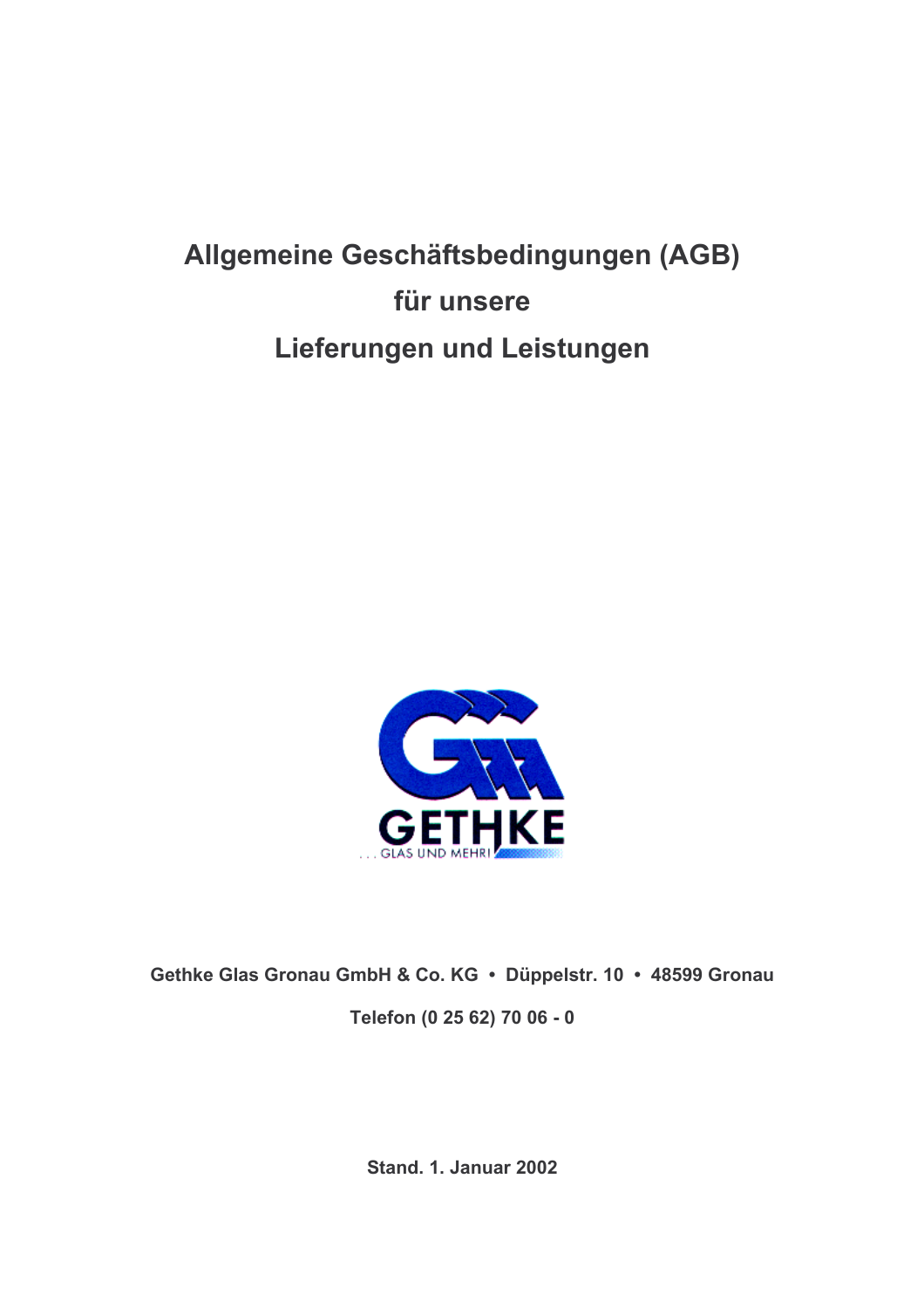## 1. Geltung:

- $1.01$ Diese Bedingungen gelten für alle Verträge, Lieferungen und sonstigen Leistungen, einschließlich Beratungsleistungen, im Geschäftsverkehr mit Nicht-Verbrauchern im Sinne des § 310 Abs. 1 BGB Einkaufsbedingungen des Käufers wird hiermit widersprochen.
- 1.02 Bei allen Bauleistungen, einschließlich Montage, gilt die Verdingungsordnung für Bauleistungen (VOB, Teile B und C), in der zum Zeitpunkt des Vertragsschlusses gültigen Fassung, soweit der Auftrag durch einen im Baugewerbe tätigen Vertragspartner erteilt wird, und im übrigen diese AGB.

## 2. Angebote und Abschluss

- 2.01 Die in unseren Katalogen und Verkaufsunterlagen, sowie - soweit nicht ausdrücklich als verbindlich bezeichnet - im Internet enthaltenen Angebote sind stets freibleibend, d.h. nur als Aufforderung zur Abgabe eines Angebots zu verstehen. Aufträge werden für uns erst bindend, wenn sie von uns schriftlich bestätigt werden. Als Auftragsbestätigung gilt im Falle umgehender Auftragsausführung auch der Lieferschein bzw. die Warenrechnung.
- $2.02$ Soweit unsere Verkaufsangestellten oder Handelsvertreter mündliche Nebenabreden treffen oder Zusicherungen geben, die über den schriftlichen Vertrag hinausgehen, bedürfen diese stets schriftlicher Bestätigung.
- 2.03 Vorstehende Regelungen gelten nicht für mündliche Erklärungen der Geschäftsleitung oder solcher Personen, die von uns unbeschränkbar bevollmächtigt sind.
- 2.04 Wird bei vorgespannten Gläsern auf eine besondere Anordnung der Aufhängepunkte Wert gelegt, so hat der Käufer dies ausdrücklich anzugeben. Derartige Wünsche können nur im Rahmen der produktionstechnischen Möglichkeiten berücksichtigt werden.
- $2.05$ Für unsere kaufmännischen Kunden gilt ferner folgendes: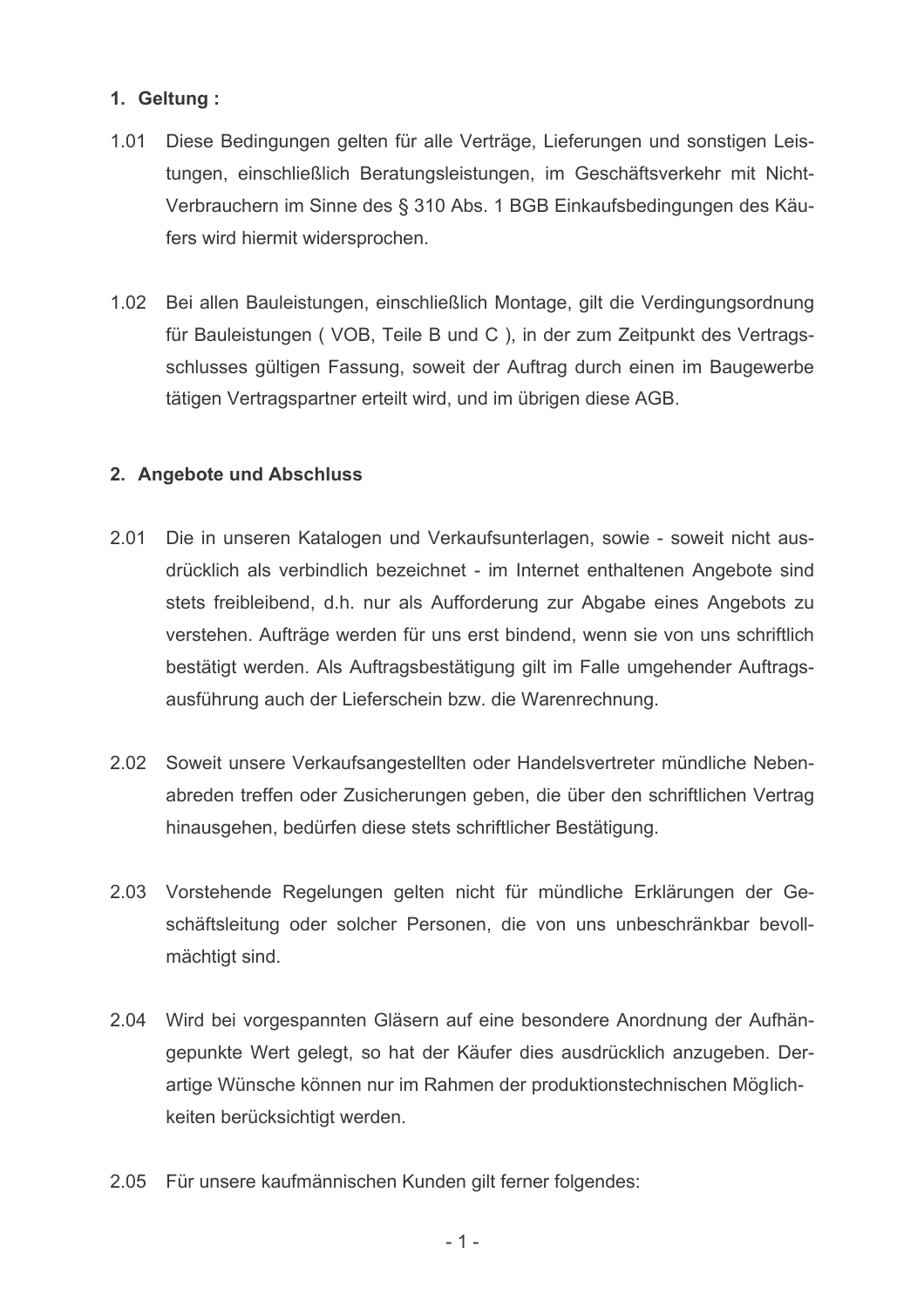Zusätzliche Bedingungen, auch technischer Art, ergeben sich aus ergänzenden Lieferbedingungen, Preislisten, insbesondere auch betreffend Maße und deren Berechnung, Glasdicken, Preisermittlung, Kisten- oder Packungsinhalt, Verpackung, Frachtkosten, Pfandgeld u.a.m. Soweit darin nichts enthalten ist und auch keine Sondervereinbarungen getroffen sind, gelten die handelsüblichen Gepflogenheiten.

- 2.06 Werden uns nach Vertragsabschluss Tatsachen, insbesondere Zahlungsverzug hinsichtlich früherer Lieferungen bekannt, die nach pflichtgemäßem kaufmännischen Ermessen darauf schließen lassen, dass der Kaufpreisanspruch durch mangelnde Leistungsfähigkeit des Käufers gefährdet ist, sind wir berechtigt, unter Setzung einer angemessenen Frist vom Käufer nach dessen Wahl Vorauszahlung oder entsprechende Sicherheiten zu verlangen und im Weigerungsfalle vom Vertrag zurückzutreten, wobei die Rechnungen für bereits erfolgte Teillieferungen sofort fällig gestellt werden.
- 2.07 Wünsche des Käufers zur nachträglichen Änderung oder Stornierung des Auftrages können nur aufgrund besonderer Vereinbarung und nur so lange berücksichtigt werden, wie mit der Herstellung, dem Zuschnitt oder der Bearbeitung noch nicht begonnen ist.

### 3. Lieferfristen und Verzug

- $3.01$ Sofern nicht eine ausdrücklich als verbindlich bezeichnete Zusage unsererseits vorliegt, gilt eine Lieferfrist nur als annähernd vereinbart. Sie beginnt mit dem Tage der Klarstellung aller technischen und sonstigen Einzelheiten des Auftrages, der Beibringung etwa erforderlicher Unterlagen und der ggf. vereinbarten Anzahlung. Sie verlängert sich um den Zeitraum, in dem der Käufer mit seinen Vertragspflichten - innerhalb einer laufenden Geschäftsverbindung auch aus anderen Verträgen - in Verzug ist.
- 3.02 Teilleistungen und Teillieferungen sind in zumutbarem Umfang zulässig. Abschlagszahlungen können wir in angemessenen Umfange in Rechnung stellen.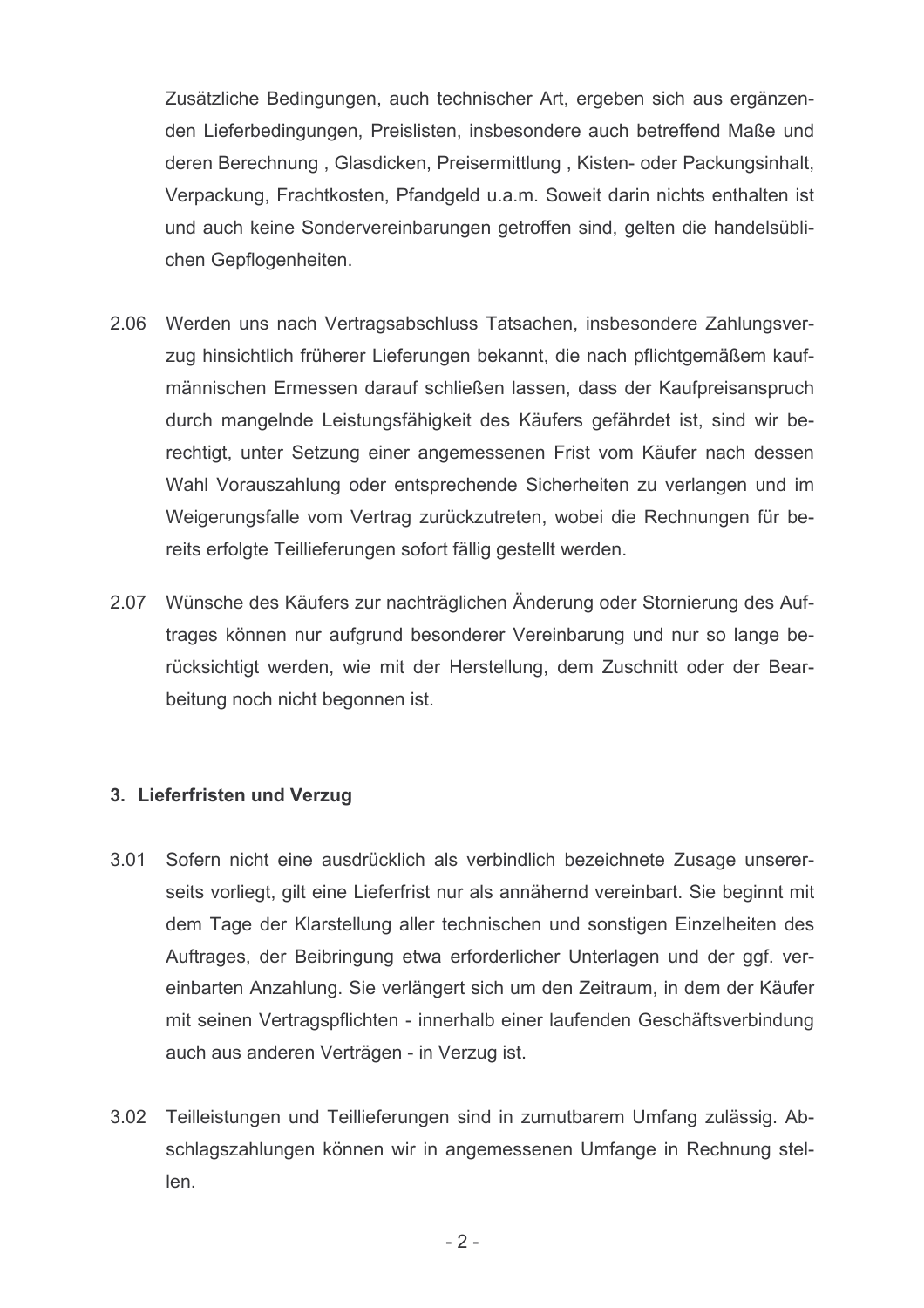- $3.03$ Eine Ausführungs- bzw. Lieferfrist verlängert sich - auch innerhalb eines Verzuges - angemessen bei Eintritt Höherer Gewalt und allen unvorhergesehenen, nach Vertragsabschluß eingetretenen Hindernissen, die wir nicht zu vertreten haben (insbesondere auch Betriebsstörungen, Streiks, Aussperrung oder Störung der Verkehrswege), soweit solche Hindernisse nachweislich auf die vorgesehene Ausführung bzw. Lieferung von erheblichem Einfluss sind. Dies gilt auch dann, wenn diese Umstände bei unseren Vorlieferanten, Zulieferanten oder Subunternehmern eintreten. Beginn und Ende derartiger Hindernisse teilen wir dem Käufer baldmöglichst mit. Der Käufer kann von uns die Erklärung verlangen, ob wir zurücktreten oder innerhalb angemessener Frist liefern wollen. Erklären wir uns nicht unverzüglich, kann der Käufer zurücktreten. Schadensersatzansprüche sind in diesen Fällen ausgeschlossen.
- 3.04 Wir haften hinsichtlich rechtzeitiger Lieferungen nur für eigenes Verschulden und das unserer Erfüllungsgehilfen. Für das Verschulden unserer Vorlieferanten haben wir nicht einzustehen. Wir verpflichten uns jedoch, evtl. Ersatzansprüche gegen den Vorlieferanten an den Käufer abzutreten.
- 3.05 Im Falle einer Lieferverzögerung ist der Käufer verpflichtet, auf unser Verlangen innerhalb einer angemessenen Frist zu erklären, ob er weiterhin auf Lieferung besteht oder wegen der Verzögerung vom Vertrage zurücktritt und/oder Schadensersatz statt der Leistung verlangt.

### 4. Versand, Gefahrübergang, Verpackung:

- 4.01 Versandweg und -mittel sind unserer Wahl überlassen. Die Verpackung erfolgt nicht positionsweise, sondern ausschließlich nach transport- und produktionstechnischen sowie umweltpolitischen Gesichtspunkten. Stets bestimmt das größere Maß der Einheit die Verpackungslänge.
- 4.02 Unsere Lieferungen erfolgen ab Lager oder ab Werk. Mit der Übergabe der Ware an den Transportführer - gleichgültig, ob er vom Käufer, Hersteller oder von uns beauftragt ist - geht die Gefahr auf den Käufer über. Dies gilt auch bei Teil- sowie Frankolieferungen. Bei Auslieferung mit unseren Fahrzeugen geht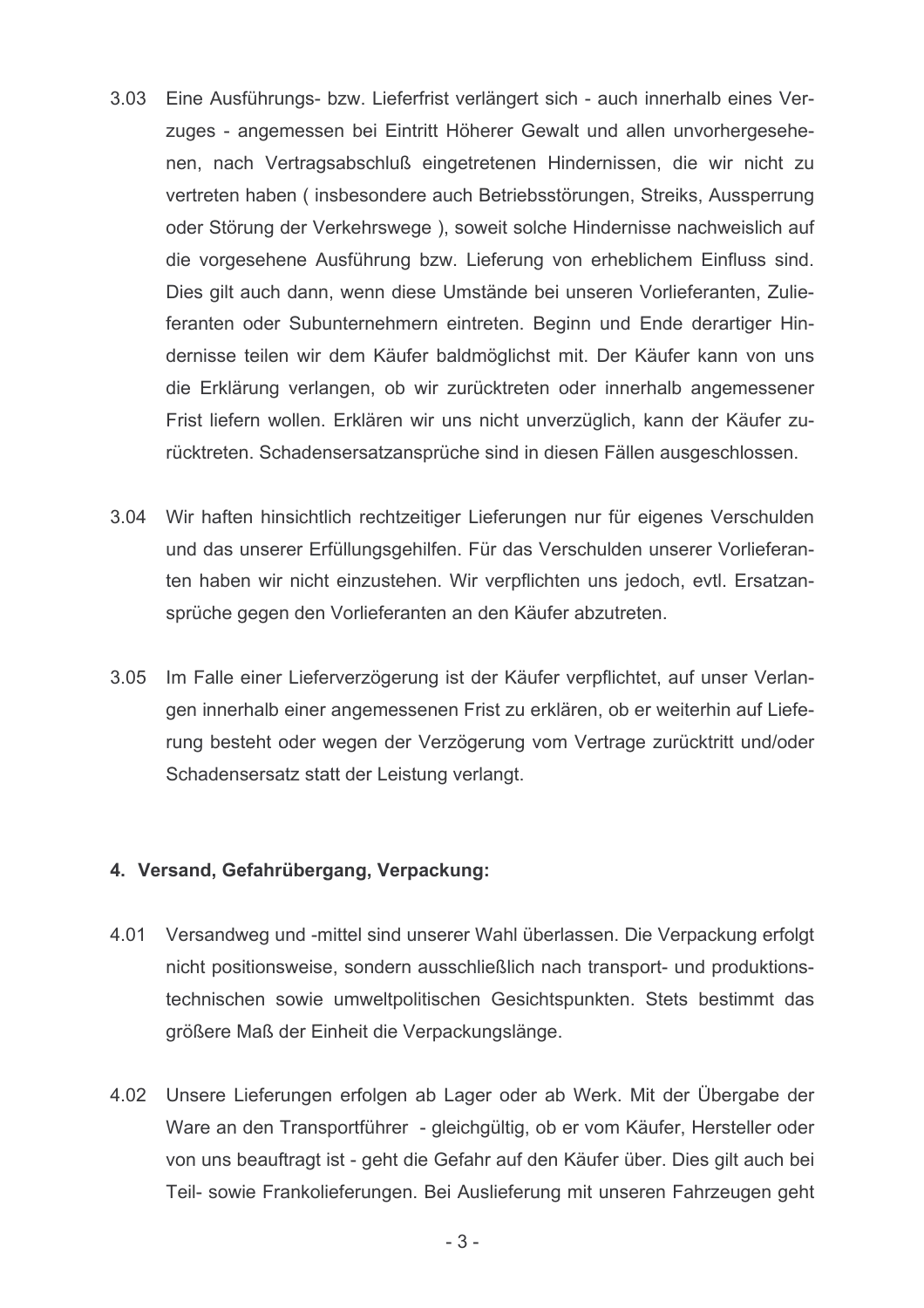die Gefahr auf den Käufer über, sobald die Ware an dem von ihm angegebenen Ort bereitgestellt wird.

- 4.03 Wird der Versand auf Wunsch oder aus Verschulden des Käufers verzögert, so lagert die Ware auf Kosten und Gefahr des Käufers. In diesem Fall steht die Anzeige der Versandbereitschaft dem Versand gleich. Mit Einlagerung wird die Warenrechnung sofort fällig.
- 4.04 Wird der Transport mit eigenem Fahrzeug oder mit Fremdfahrzeugen durchgeführt, gilt die Übergabe der Ware spätestens als erfolgt, sobald sie dem Empfänger vor der Anlieferungsstelle auf befestigter Fahrbahn und auf dem Wagen zur Verfügung steht. Ist die Zufahrt nach Ansicht des Anlieferers nicht befahrbar, erfolgt die Übergabe dort, wo ein einwandfreies An- und Abfahren des Fahrzeuges gewährleistet ist.
- 4.05 Bei unseren gewerblichen Kunden ist das Abladen alleinige Angelegenheit des Käufers, der für geeignete Abladevorrichtungen zu sorgen und die erforderlichen Arbeitskräfte zu stellen hat. Wartezeiten werden entsprechend im Güterfernverkehr gem. KVO und im Güternahverkehr gem. GNT berechnet.
- 4.06 Verlangt der Käufer in Abweichung von den vertraglichen Vereinbarungen Hilfestellung beim Abladen (einschließlich Abladevorrichtung), Weitertransportieren oder Einsetzen, so wird dieser Aufwand zusätzlich berechnet. Die Mit wirkung bei diesen Arbeiten bedeutet jedoch keine Übernahme einer zusätzlichen Haftung oder Gefahrtragung.
- 4.07 Mehrwegverpackungen/Glastransportgestelle werden dem Käufer nur leihweise zur Verfügung gestellt. Die Rückgabe der Verpackungseinheiten ist uns vom Käufer innerhalb von 2 Wochen schriftlich anzuzeigen und die Verpackung bereitzustellen. Unterbleibt dies, sind wir berechtigt, ab der 3. Woche für jede Woche 20% des Anschaffungspreises (jedoch maximal den vollen Anschaffungspreis) als Leihgebühr zu verlangen oder den Wert der Verpackung in Rechnung zu stellen, die sofort nach Erhalt zur Zahlung fällig wird.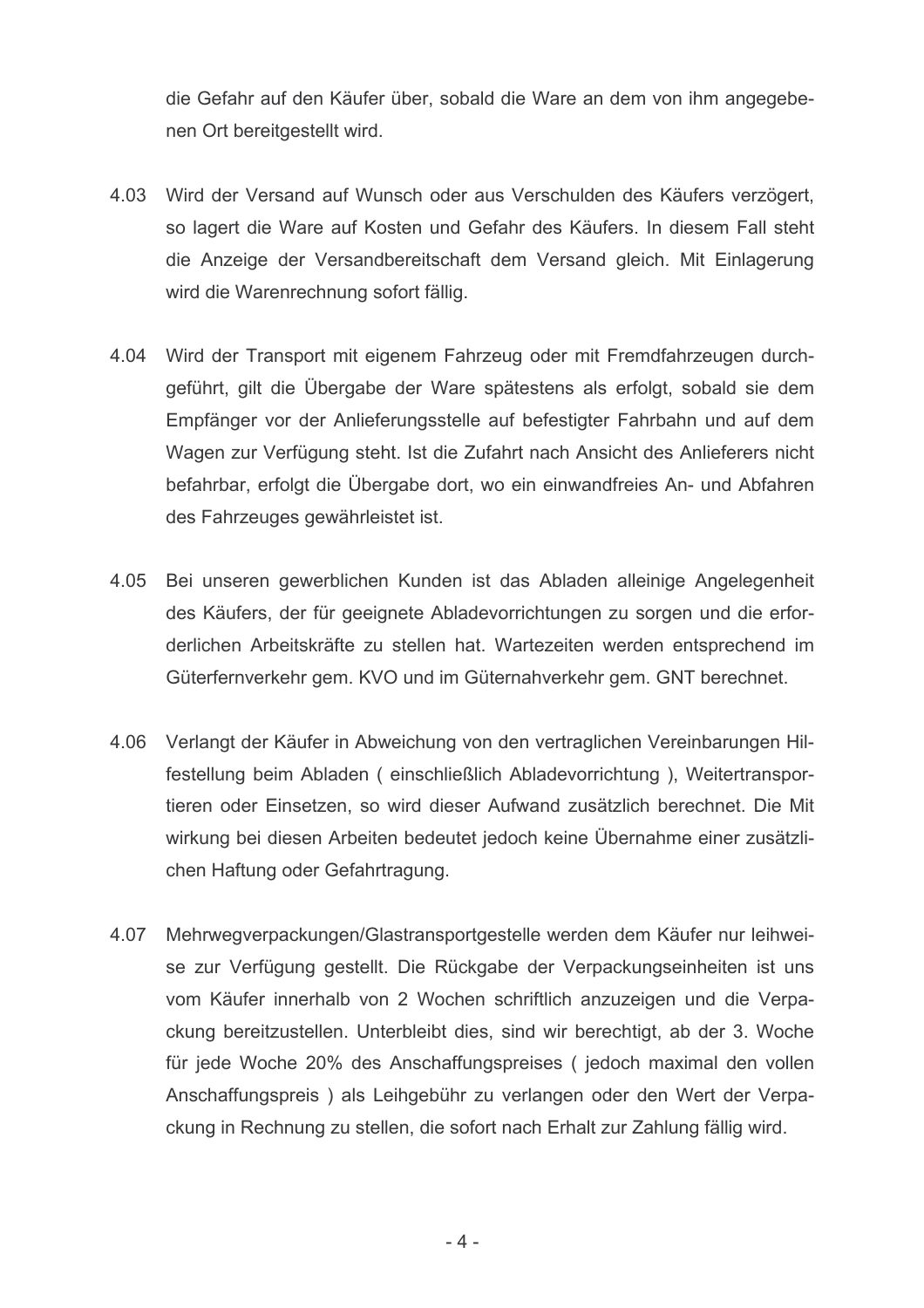#### 5. Preise und Zahlung

- $5.01$ Die Preise gelten ab Werk zuzüglich Verpackung, Fracht- und sonstiger Versandkosten, sowie Mehrwertsteuer.
- 5.02 Bei unseren Preiskalkulationen setzen wir voraus, dass die der Angebotsangabe zugrundegelegten Positionen unverändert bleiben, etwa erforderliche Vorarbeiten bereits vollständig ausgeführt sind und wir unsere Leistungen in einem Zug - ohne Behinderung - erbringen können. Unsere Angebote basieren auf der Leistungsbeschreibung des Käufers, ohne Kenntnis der örtlichen Verhältnisse.
- 5.03 Soll die Lieferung oder Leistung 4 Monate nach Vertragsschluss oder später erfolgen, verpflichten sich die Vertragspartner bei Änderung von Kosten, Löhnen usw. über den Preis neu zu verhandeln.
- 5.04 Wir sind berechtigt, Abschlagszahlungen zu verlangen, wenn unsere Leistung ohne unser Verschulden über den vereinbarten Zeitraum hinaus verzögert wird
- 5.05 Wenn nicht anders vereinbart, sind unsere Lieferungen und Leistungen binnen 30 Tagen zahlbar; bei Zahlung innerhalb von 10 Tagen gewähren wir 2% Skonto.

Handwerkliche Leistungen sind sofort ohne Abzug zahlbar.

Zahlungen werden stets zur Begleichung der ältesten fälligen Schuldposten zuzüglich darauf angefallener Schuldzinsen verwandt. Skonti werden nicht gewährt, wenn sich der Käufer mit der Bezahlung früherer Lieferungen im Rückstand befindet.

5.06 Zahlungen im sog. Scheck-Wechsel-Verfahren bedürfen stets der besonderen Vereinbarung. Gutschriften über Wechsel und Schecks erfolgen abzüglich der Auslagen mit Wertstellung des Tages, an dem wir über den Gegenwert verfügen können.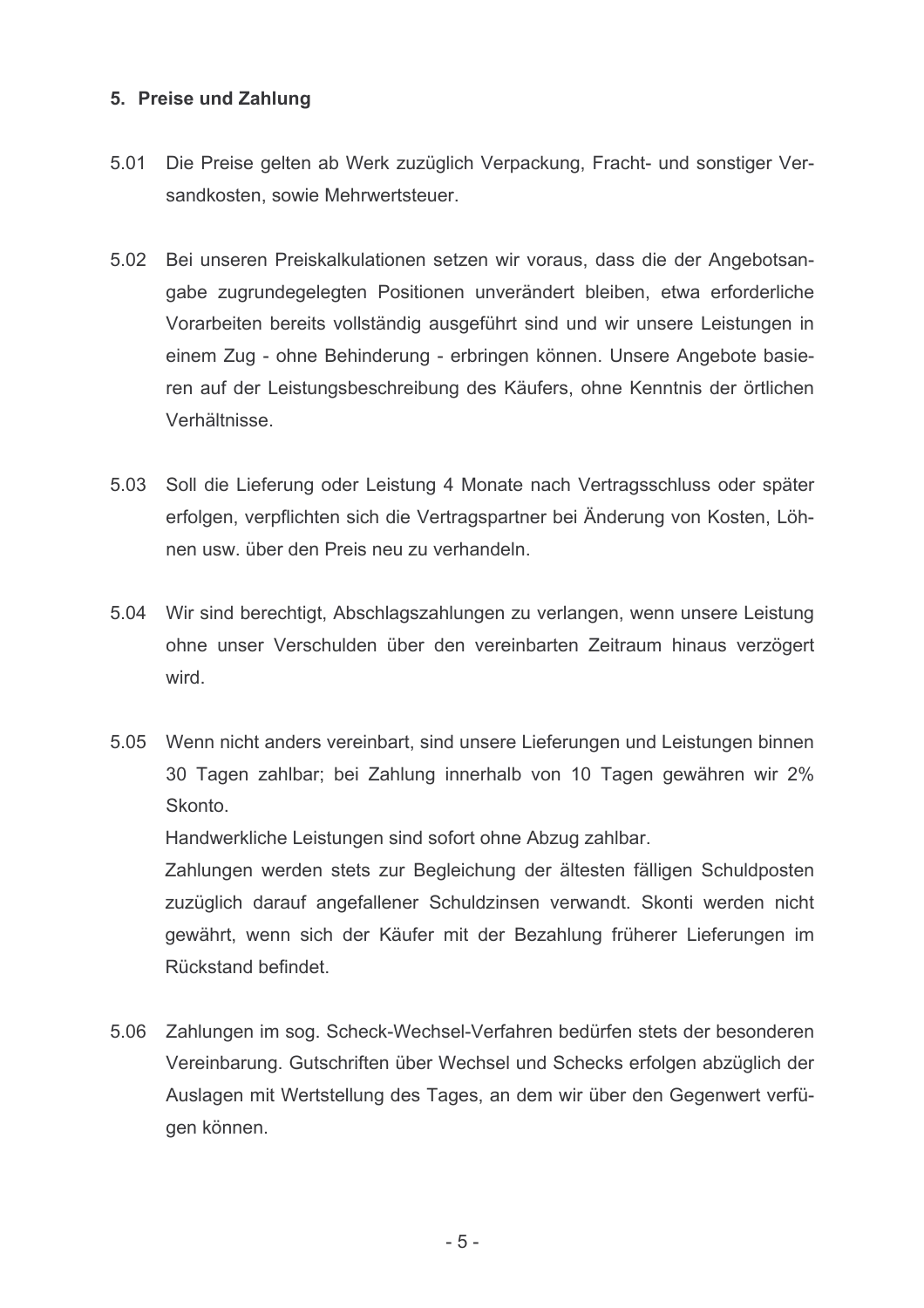- 5.07 Unsere Forderungen werden unabhängig von der Laufzeit etwa hereingenommener und gutgeschriebener Wechsel sofort fällig, wenn die Zahlungsbedingungen nicht eingehalten oder Tatsachen bekannt werden, die darauf schließen lassen, dass unsere Kaufpreisansprüche durch mangelnde Leistungsfähigkeit des Käufers gefährdet werden.
- 5.08 Gerät der Käufer in Zahlungsverzug oder löst er einen Wechsel bei Fälligkeit nicht ein, sind wir berechtigt, die Ware zurückzunehmen, ggf. den Betrieb des Käufers zu betreten und die Ware wegzunehmen. Wir können außerdem die Veräußerung und Wegschaffung der gelieferten Ware untersagen. Die Rücknahme ist, sofern nicht das Verbraucherkreditgesetz Anwendung findet, kein Rücktritt vom Vertrag.
- 5.09 In den Fällen der Absätze 5.07 und 5.08 können wir die Einzugsermächtigung (Abs. 6.05) widerrufen und für noch ausstehende Lieferungen Vorauszahlungen verlangen. Der Käufer kann jedoch diese sowie die in Abs. 5.08 genannten Rechtsfolgen durch Sicherheitsleistung in Höhe unseres gefährdeten Zahlungsanspruchs abwenden.
- 5.10 Verzugszinsen werden mit 10% p.a. über dem Basiszinssatz ( § 247 BGB ) berechnet. Sie sind höher oder niedriger anzusetzen, wenn wir eine Belastung mit einem höheren Zinssatz nachweisen oder der Käufer eine geringere Belastung.
- $5.11$ Eine Zahlungsverweigerung oder ein Zahlungszurückbehalt ist ausgeschlossen, wenn der Käufer den Mangel oder sonstigen Beanstandungsgrund kann te. Dies gilt auch, falls er ihm infolge grober Fahrlässigkeit unbekannt geblieben ist, es sei denn, dass wir den Mangel oder sonstigen Beanstandungsgrund arglistig verschwiegen oder eine Garantie für die Beschaffenheit der Sache übernommen haben.

Eine Aufrechnung ist nur mit unbestrittenen oder rechtskräftig festgestellten Gegenforderungen zulässig. Ein Zurückbehaltungsrecht aus früheren oder anderen Geschäften der laufenden Geschäftsverbindung kann nicht geltend gemacht werden.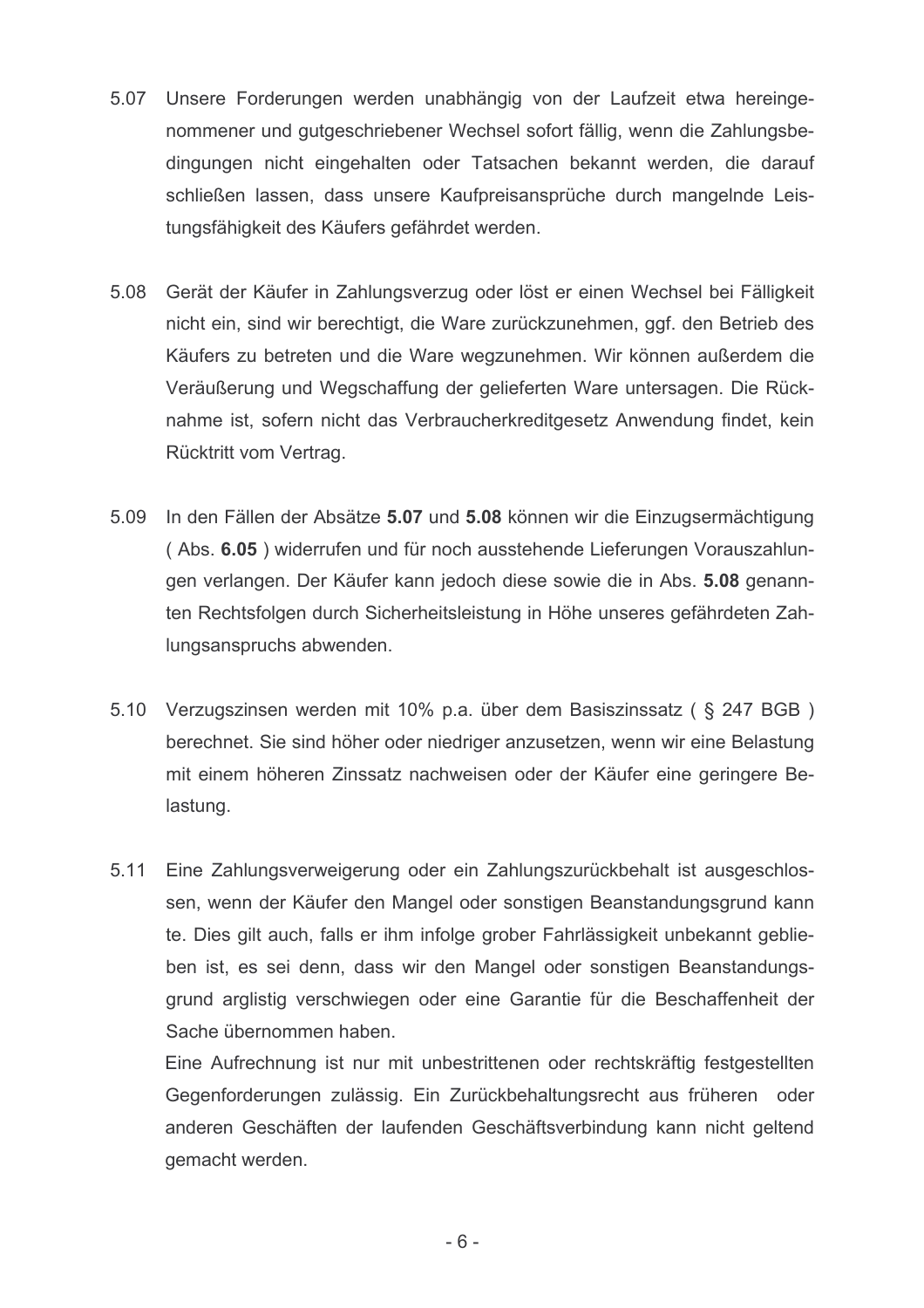Im übrigen darf die Zahlung wegen Mängeln und sonstigen Beanstandungen nur in einem angemessenen Umfang zurückbehalten werden.

5.12 Etwaige vereinbarte Sicherheitsleistungen können von uns durch Bürgschaft aus dem Nettobetrag abgelöst werden.

#### 6. Eigentumsvorbehalt

6.01 Wir behalten uns das Eigentum an der Ware bis zur vollständigen Bezahlung des Kaufpreises vor. Bei Ware, die der Käufer im Rahmen einer laufenden Geschäftsbeziehung von uns bezieht, behalten wir uns das Eigentum vor, bis unsere sämtlichen Forderungen aus der Geschäftsverbindung, einschließlich der künftig entstehenden Forderungen - auch aus gleichzeitig oder später abgeschlossenen Verträgen - beglichen sind. Dies gilt auch dann, wenn einzelne oder sämtliche Forderungen von uns in eine laufende Rechnung übernommen wurden und der Saldo gezogen und anerkannt ist.

Wird in Zusammenhang mit der Bezahlung des Kaufpreises durch den Käufer eine wechselmäßige Haftung durch uns begründet, so erlischt der Eigentumsvorbehalt nicht vor Einlösung des Wechsels durch den Käufer als Bezogenen. Bei Zahlungsverzug des Käufers sind wir zur Rücknahme der Ware nach Mahnung berechtigt und der Käufer zur Herausgabe verpflichtet.

- 6.02 Wird die Vorbehaltsware durch den Käufer mit anderen Waren verbunden, so steht das Miteigentum an der neuen Sache im Verhältnis des Rechnungswertes der Vorbehaltsware zum Rechnungswert der anderen Waren und dem Verarbeitungswert zu. Erlischt unser Eigentum durch Verbindung, Vermischung oder Verarbeitung, so überträgt uns der Käufer bereits im Zeitpunkt des Vertragsschlusses die ihm zustehenden Eigentumsrechte an der neuen Sache im Umfange des Rechnungswertes der Vorbehaltsware und verwahrt sie für uns unentgeltlich. Die hiernach entstehenden Eigentumsrechte gelten als Vorbehaltsware im Sinne von Nr. 6.01.
- 6.03 Der Käufer hat uns über evtl. Zugriffe Dritter auf die Vorbehaltsware und die abgetretenen Forderungen sofort zu unterrichten. Er darf die Vorbehaltsware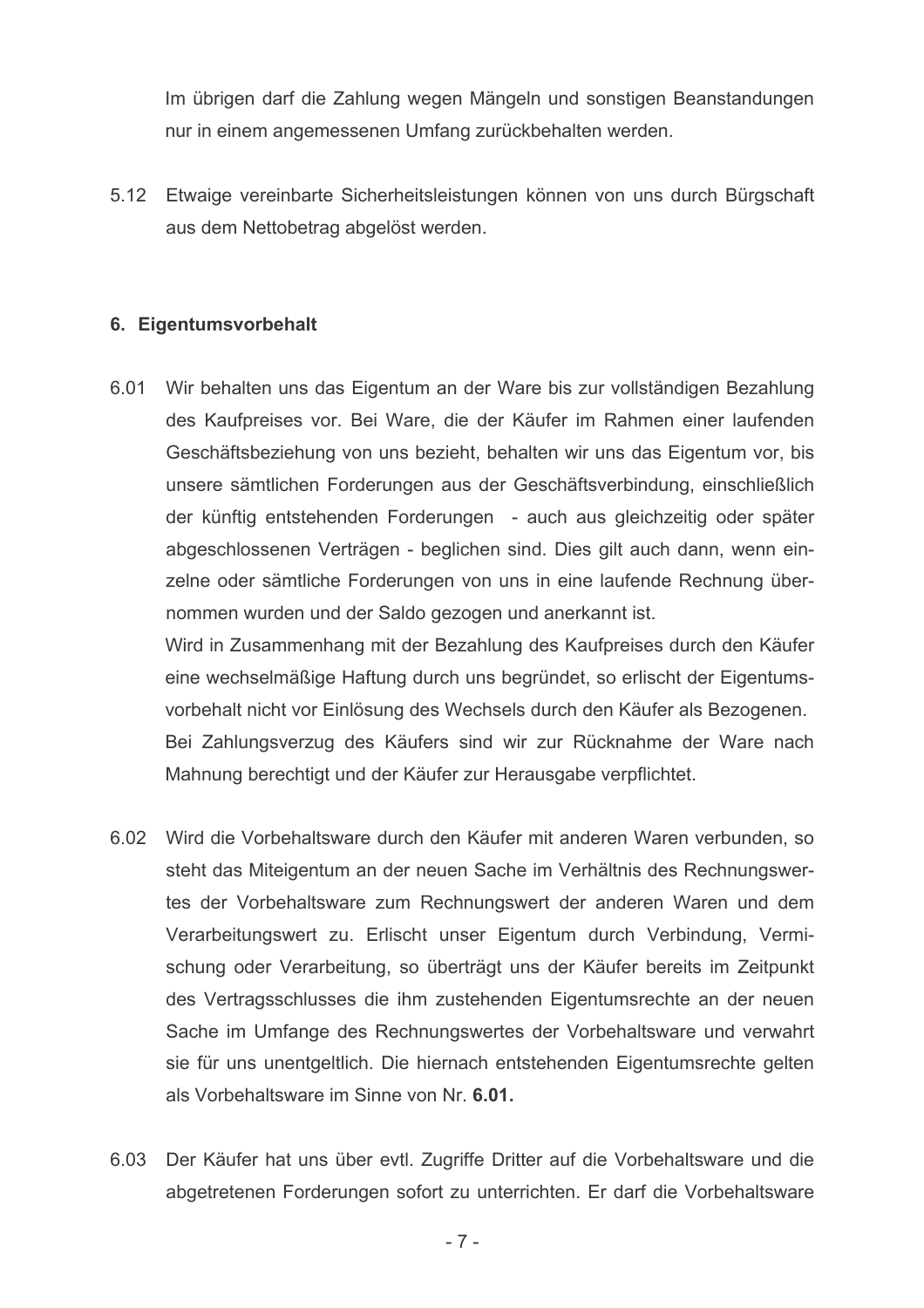nur im gewöhnlichen Geschäftsverkehr zu seinen normalen Geschäftsbedingungen und solange er nicht in Verzug ist, veräußern, vorausgesetzt, dass die Forderungen aus der Weiterveräußerung gem. den nachfolgenden Nrn. 6.04 bis 6.05 auf uns übergehen. Zu anderen Verfügungen über die Vorbehaltsware ist er nicht berechtigt.

Als Weiterveräußerung gilt auch der Einbau der Ware in ein Bauwerk, Luftfahrzeug oder Schiff.

6.04 Die Forderungen des Käufers aus der Weiterveräußerung der Vorbehaltsware, einschließlich evtl. Rechte aus dem Bauhandwerkersicherungsgesetz, werden schon jetzt an uns abgetreten. Wir nehmen diese Abtretung an. Sie dienen in demselben Umfange zur Sicherung wie die Vorbehaltsware. Gleiches gilt auch für den Anspruch auf Einräumung einer Sicherungshypothek gem. § 648 BGB.

Wird die Vorbehaltsware vom Käufer zusammen mit anderen, nicht von uns gelieferten Waren veräußert, wird die Forderung aus der Weiterveräußerung im Verhältnis des Rechnungswertes unserer Ware zu den anderen verkauften Waren abgetreten. Bei der Veräußerung von Waren, an denen wir Miteigentumsanteile gem. Nr. 6.02 haben, wird uns ein unserem Eigentumsanteil entsprechender Teil abgetreten.

6.05 Der Käufer ist berechtigt, Forderungen aus der Weiterveräußerung einzuziehen, es sei denn, wir widerrufen die Einziehungsermächtigung in den in Abschnitt 5.09 genannten Fällen. Auf unser Verlangen ist er verpflichtet, seine Abnehmer sofort von der Abtretung an uns zu unterrichten - sofern wir das nicht selbst tun - und uns die zur Einziehung erforderlichen Auskünfte und Unterlagen zu geben, was ggf. die Nennung der Namen und Anschriften von Schuldnern und Baustellen beinhaltet. Zur weiteren Abtretung der Forderung ist der Käufer in keinem Falle berechtigt.

Eine Abtretung im Wege des echten Factoring ist dem Käufer nur unter der Voraussetzung gestattet, dass dies unter Bekanntgabe der Factoring-Bank und der dort unterhaltenen Konten des Käufers angezeigt wird und der Factoring-Erlös den Wert unserer gesicherten Forderung übersteigt. Mit der Gutschrift des Factoring-Erlöses wird unsere Forderung sofort fällig.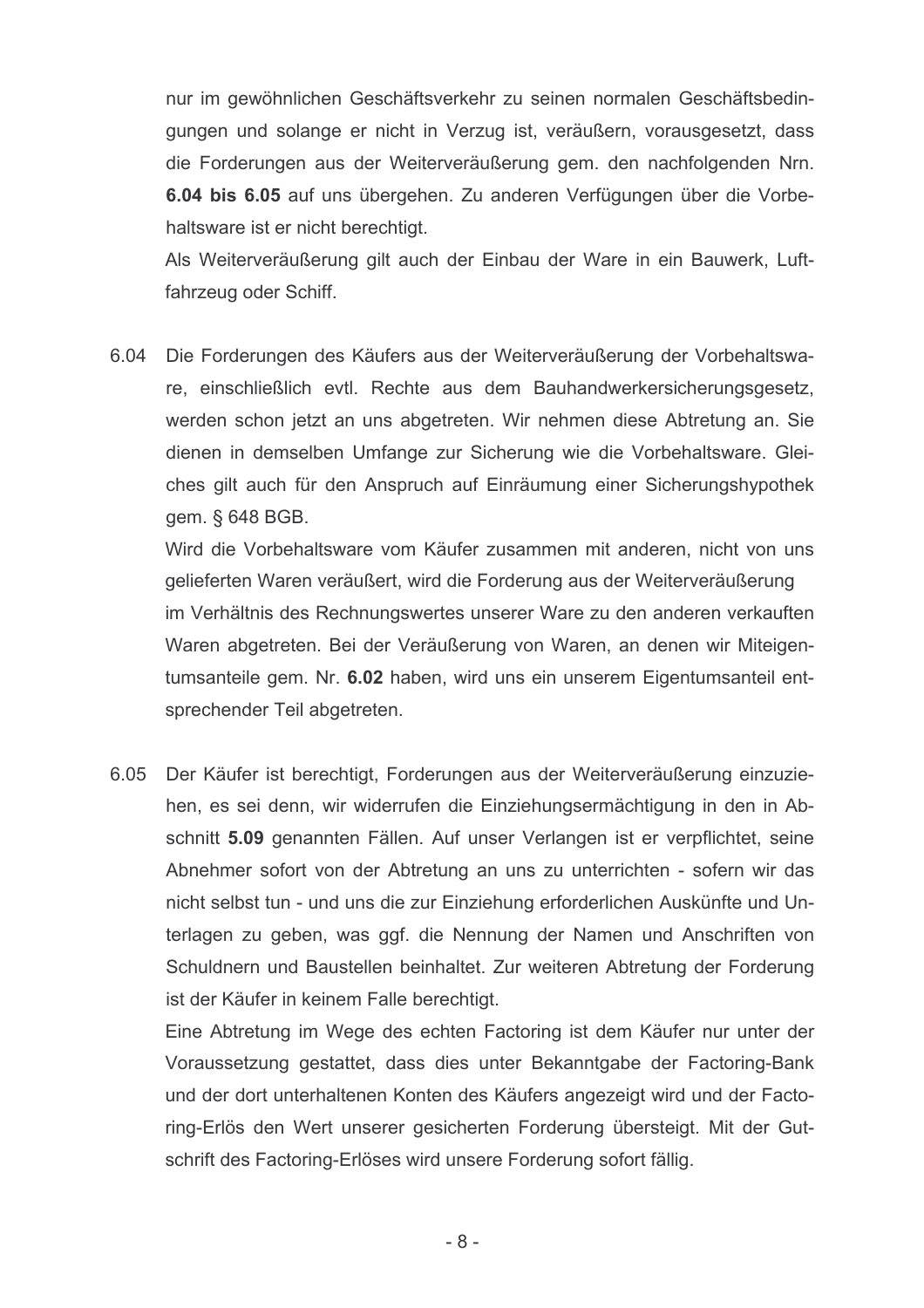6.06 Wir verpflichten uns. auf Verlangen des Käufers die uns zustehenden Sicherheiten insoweit freizugeben, als ihr realisierbarer Wert die zu sichernden Forderungen um 20 % übersteigt.

## 7. Mängelrüge, Gewährleistung und Haftung

 $7.01$ Für Mängel im Sinne des § 434 BGB haften wir nur wie folgt:

Wegen der besonderen Eigenschaften unserer Ware, vor allem von Glas, und der Gefahr von Beschädigungen, ist der Käufer zur unverzüglichen Prüfung verpflichtet. Alle offensichtlichen und/oder erkannten Mängel, Fehlmengen und Falschlieferungen sind spätestens binnen einer Woche, in jedem Fall vor Verarbeitung oder Einbau schriftlich anzuzeigen.

Weitergehende Obliegenheiten des Kaufmannes gem. §§ 377, 378 HGB bleiben unberührt.

Durch die Herstellung bedingte Abweichungen in Maßen, Inhalten, Dicken, Gewichten und Farbtönungen sind - sofern keine Beschaffenheitsgarantie im Sinne des § 443 BGB vorliegt, - im Rahmen der branchenüblichen Toleranzen zulässig. Entsprechendes gilt für branchenübliche Maßtoleranzen beim Zuschnitt.

- 7.02 Stellt der Käufer Mängel der Ware fest, darf er nicht darüber verfügen, d.h. sie darf nicht geteilt, weiterverkauft bzw. weiterverarbeitet werden, bis eine Einigung über die Abwicklung der Reklamation erzielt ist, bzw. ein Beweissicherungsverfahren durch einen von der Industrie- und Handelskammer am Sitz des Käufers beauftragten Sachverständigen erfolgte.
- 7.03 Der Käufer ist ferner verpflichtet, uns die Möglichkeit zu geben, den gerügten Mangel an Ort und Stelle festzustellen bzw. auf unser Verlangen den beanstandeten Gegenstand oder Muster davon zur Verfügung zu stellen; bei schuldhafter Verweigerung entfällt die Gewährleistung.
- 7.04 Physikalische Eigenschaften unserer Produkte sind nicht reklamationsfähig,  $soZ.B.$ 
	- Interferenzerscheinungen bei Mehrscheiben-Isolierglas,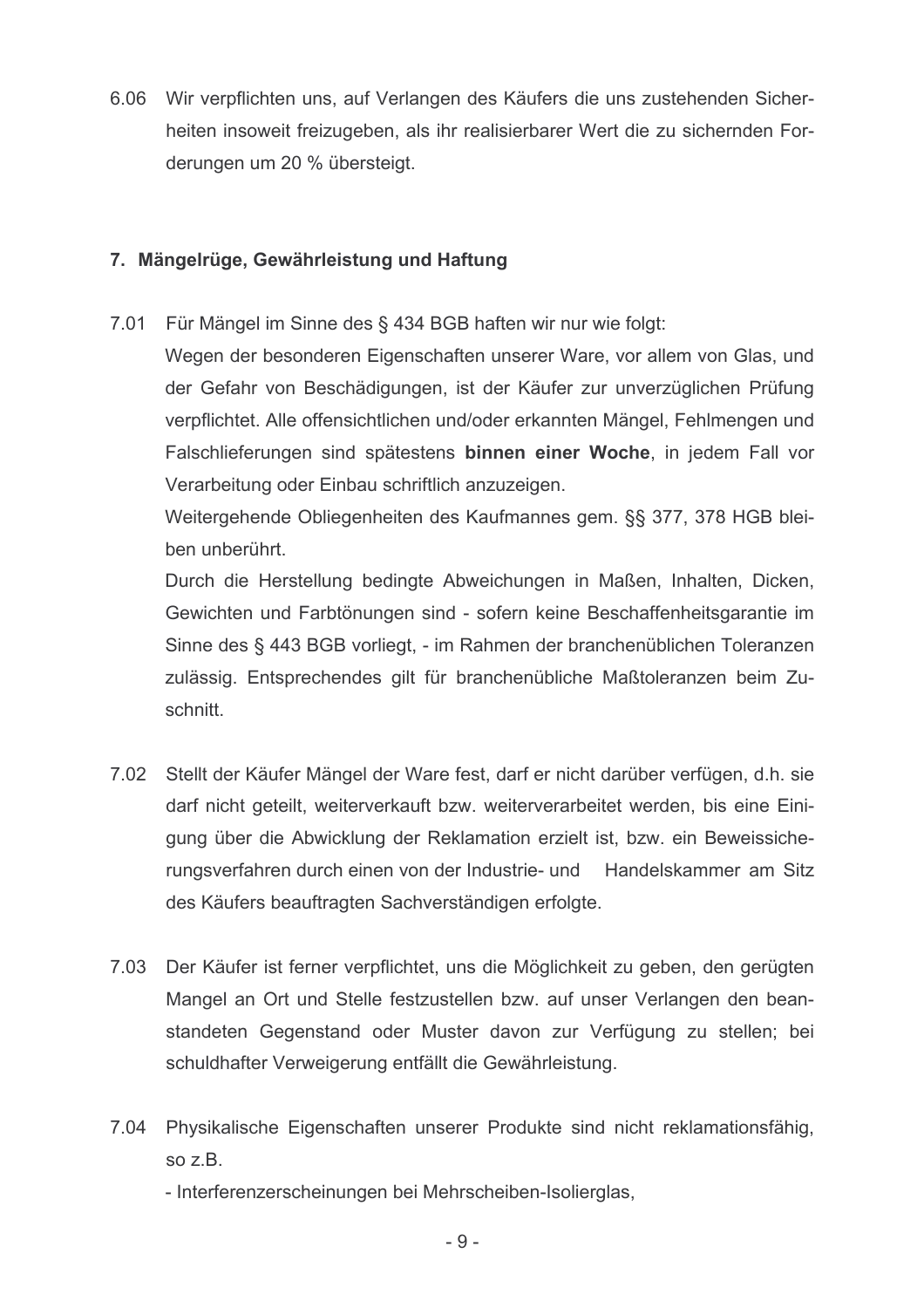- Doppelscheibeneffekt durch barometrische Druckverhältnisse.
- Kondensation auf den Außenflächen bei Mehrscheiben-Isolierglas,
- Benetzbarkeit von Isolierglas durch Feuchte,
- Anisotropien (Irisation) bei Einscheiben-Sicherheitsglas,
- 7.05 Bei Stufenisolierglas, bei der die äußere Scheibe zum Luftzwischenraum beschichtet ist, wird Fläche des Glasüberstandes nicht entschichtet. Es treten an dieser Stelle Verfärbungen auf und die Metalloxydschicht löst sich vom Glas. Das ist kein Reklamationsgrund.
- 7.06 Wir übernehmen keine Gewähr für Schäden, die zurückgehen auf ungeeignete oder unsachgemäße Verwendung, fehlerhafte, nicht von uns vorgenommene Montage, Inbetriebsetzung, Veränderung oder Reparatur, fehlerhafte oder nachlässige Behandlung oder natürliche Abnutzung.
- 7.07 Bei berechtigten Beanstandungen sind wir berechtigt, unter Berücksichtigung der Art des Mangels und der berechtigten Interessen des Käufers die Art der Nacherfüllung (Ersatzlieferung, Nachbesserung) festzulegen.
- 7.08 Über einen bei einem Verbraucher eintretenden Gewährleistungsfall hat uns der Käufer unverzüglich zu informieren.
- 7.09 Sachmängelansprüche verjähren in 12 Monaten. Dies gilt nicht, soweit das Gesetz gemäß §§ 438 Abs. 1 Nr. 2 (Bauwerke und Sachen für Bauwerke), § 479 (Rückgriffsanspruch) und § 634a Abs. 1 Nr. 2 (Baumängel) BGB längere Fristen vorschreibt.
- 7.10 Für Schadensersatzansprüche gilt Abschnitt 8 (Allgemeine Haftungsbegren $z$ ung $)$ .

## 8. Allgemeine Haftungsbegrenzung:

8.01 Schadens- und Aufwendungsersatzansprüche des Käufers (nachfolgend Schadensersatzansprüche), gleich aus welchem Rechtsgrund, insbesondere